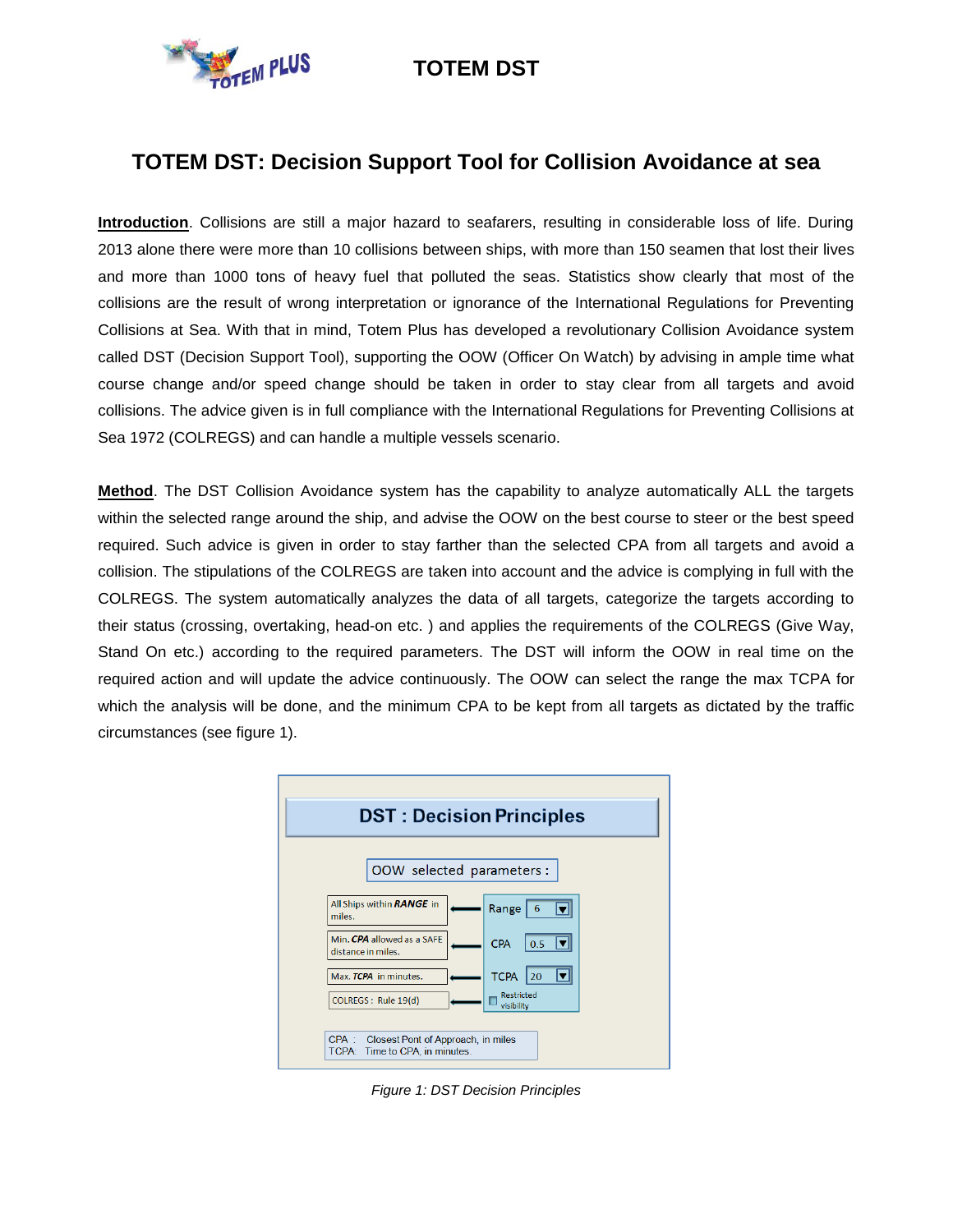

Based on the selected parameters, the system will analyze the data and will decide on safe sectors (in blue in figure 2 below) and dangerous ones. A dangerous sector means that if the vessel will sail on a course within this sector, she will pass closer than the required CPA from at least one of the targets within the selected TCPA. Same principle holds for the speed, where the speed bar shows the safe and dangerous segments as a function of speed. The advised course or speed will be the ones complying with both the COLREGS and staying out of the red sectors. In the example in Fig. 2 we see that the vessel is sailing on a COG of 240° at 18.7 knots, inside the red, and the advice is either to steer 250° or decrease speed to 14.8 knots (or increase to 20.9 knots).



*Figure 2: DST : The Full Picture*

**Give way and Stand-on.** Obviously, the International Regulations for Preventing Collisions at Sea 1972 stipulates which vessel is the "Give Way" and which is the "Stand On", and the DST should handle both correctly. Consequently the OOW will be notified if he is the stand-on vessel for any target at ample distance. Further, the DST will give immediate advice to the OOW when his obligation to notify the other ship according to rule 34(d) starts, or when the other vessel is too close and he should exercise his duty and give way himself (take action - in accordance with rule 17(a)(ii) and rule 17(b)). The distances for such advice may vary according to the specific ship and prevailing circumstances, and should be set by the Master in advance using the appropriate COLREGS setup form. Different values should be entered for those distances, one for vessels crossing from portside and another for vessels overtaking (both considered as Give Way vessels). Once the distance to such vessel is below the threshold for warning, the OOW will be notified that it is time to hail the other ship that they should give way. If this does not help and the other ship is getting below the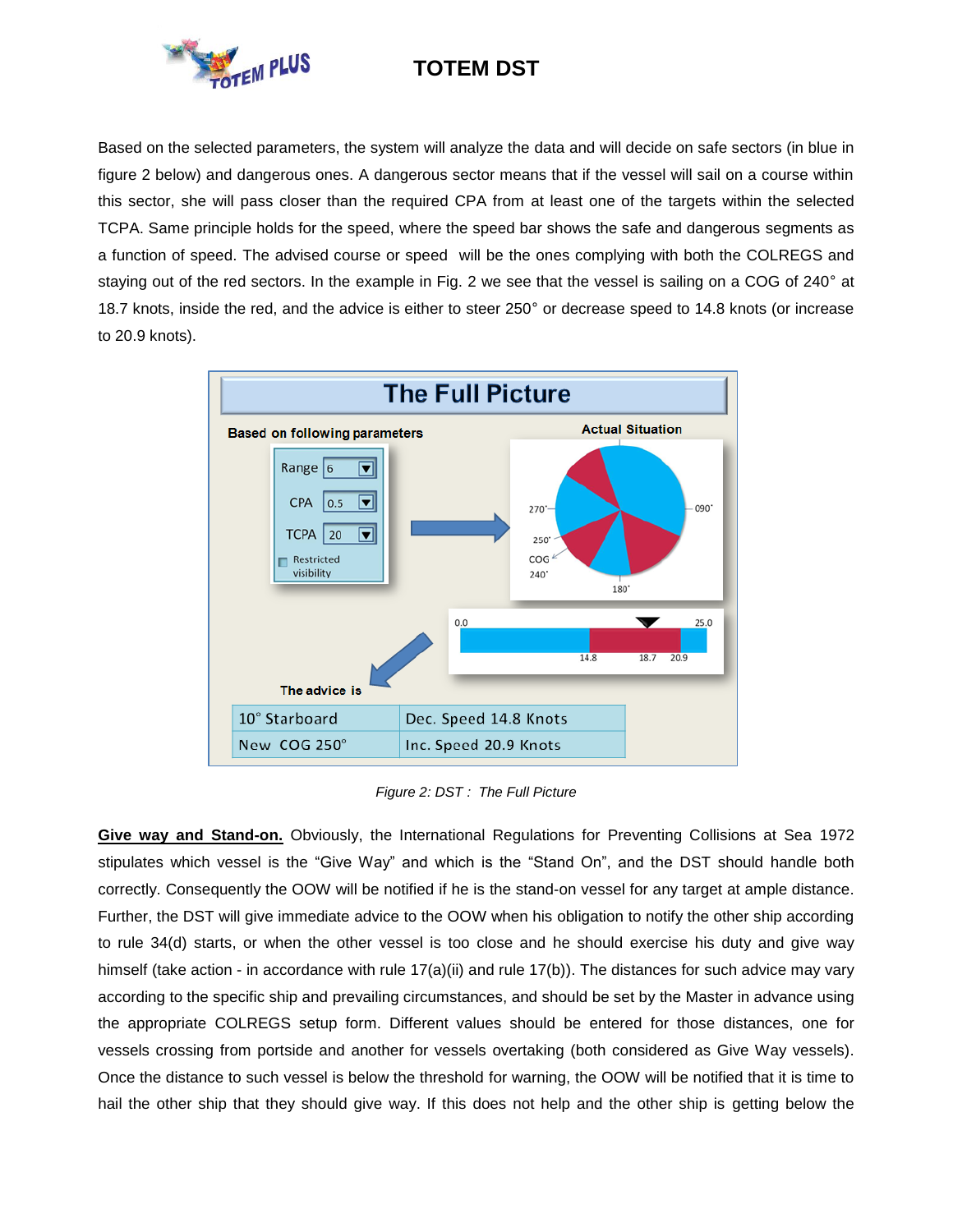

threshold for action, the system will immediately notify the OOW and will include the not-giving-way vessel in the give way algorithms. In Figure 3 it can be seen how the system responds to the vessel "Arpa\_202" crossing from portside and notifies the OOW on his possible choices – alter course to STBD or reduce speed.



*Figure 3: Take Action for Give Way vessel*

**Case study**. The DST is in operation for more than 6 years, is installed as part of Totem ECDIS on several hundred ships, and was tested in numerous situations. In the pictures below (figure 4), taken from Totem ECDIS during a real situation in the North Sea, it can be seen how the DST analyses the data of 10 targets within the selected range of 12 miles. The OOW has selected 0.5 miles as CPA, 30 minutes as TCPA (ships with higher TCPA are not relevant now), and the system advice is to change course to COG 140° or reduce speed to 9.5 Knots.

The full case study can be seen in <https://www.youtube.com/watch?v=ZKnAbMt3PdI>



*Figure 4: DST in operation, real case.*